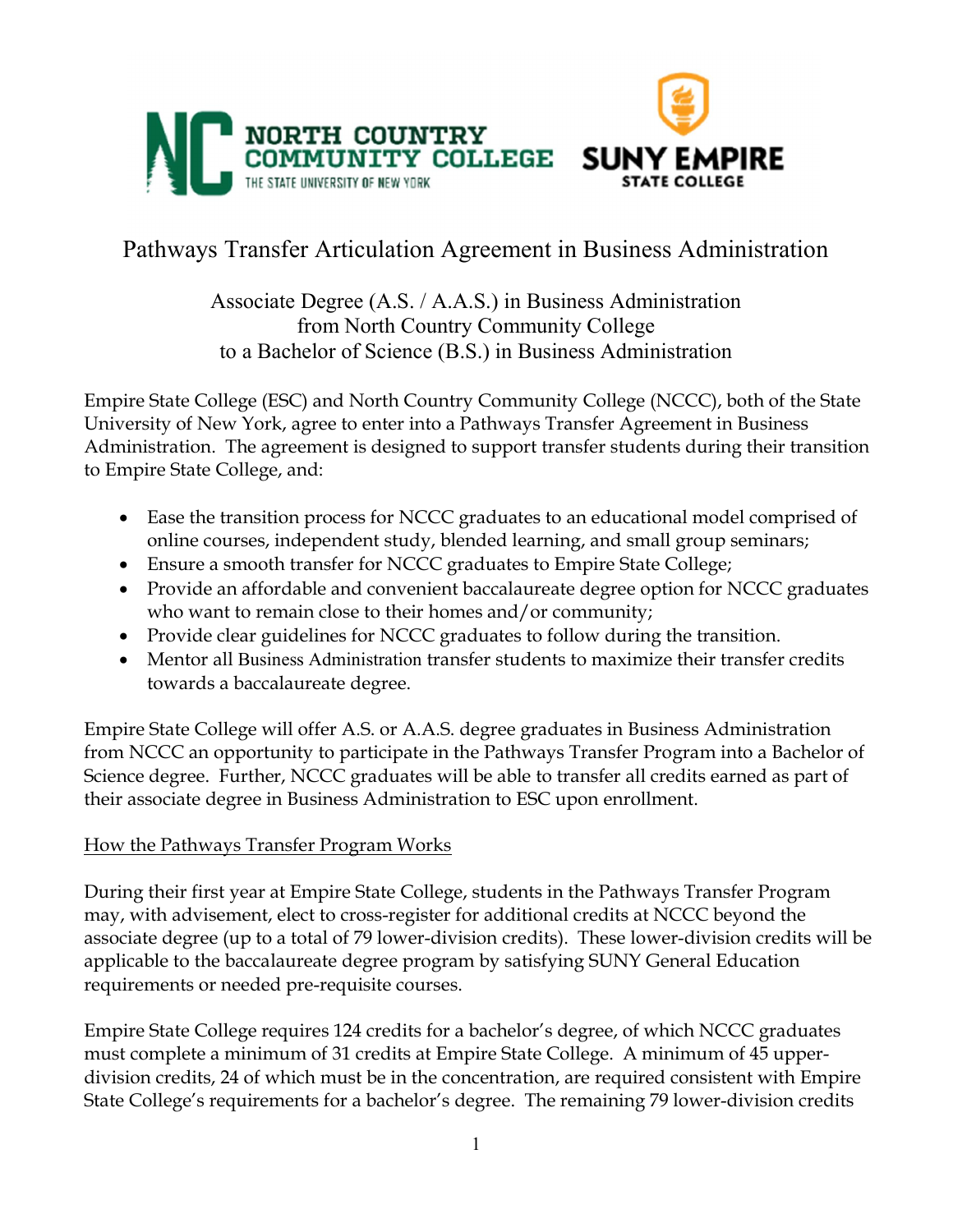can be transferred in through transcripted credit or prior learning assessment. Each participating student will be able to transfer all credits earned as part of their A.S. or A.A.S. degree to Empire State College, as long as they fit into the student's designed bachelor's degree program (see Appendix B for additional details).

## Benefits for NCCC Transfer Students

Empire State College will provide the following benefits for participating NCCC students:

- Waiver of the \$50 orientation fee
- Provision of a \$100 transfer scholarship in the first term of matriculated enrollment at Empire State College
- Guaranteed admission to a bachelor's degree program<sup>1</sup>

To be eligible, NCCC transfer students must have completed an associate degree within the last 3 years, or be in (or entering) their final semester of completing an associate degree.2

A unique application code for interested students to use during the admissions application process will be created by Empire State College and provided to appropriate staff members in the transfer advisement office at NCCC for distribution.

## Benefits for Employees of NCCC

Employees of NCCC may participate in the Pathways Transfer Program and become students at Empire State College by way of this agreement. Employees who hold an associate degree are eligible for the same benefits as are outlined above. Students who hold a bachelor's degree and are interested in a graduate degree program are also eligible for the following benefits:

- Waiver of the \$50 orientation fee
- Provision of a \$100 transfer scholarship in the first term of matriculated enrollment at Empire State College
- A single point of contact at the School for Graduate Studies to guide new students through the admissions, enrollment and orientation process. The contact for NCCC employees is:

 Evan Reese Graduate Outreach and Academic Advisement Coordinator Evan.Reese@esc.edu (800) 847-3000 ext. 2904

To acquire the admission application code to access these benefits, please contact the transfer advisement office at NCCC.

 $\overline{a}$ 1 Empire State College's Bachelor of Science in Nursing program is not included in the guaranteed admission option

<sup>&</sup>lt;sup>2</sup> Note that this applies only to the completion date of the associate degree, and not when all of the courses within the degree were completed. Please refer to "Appendix B", item #4.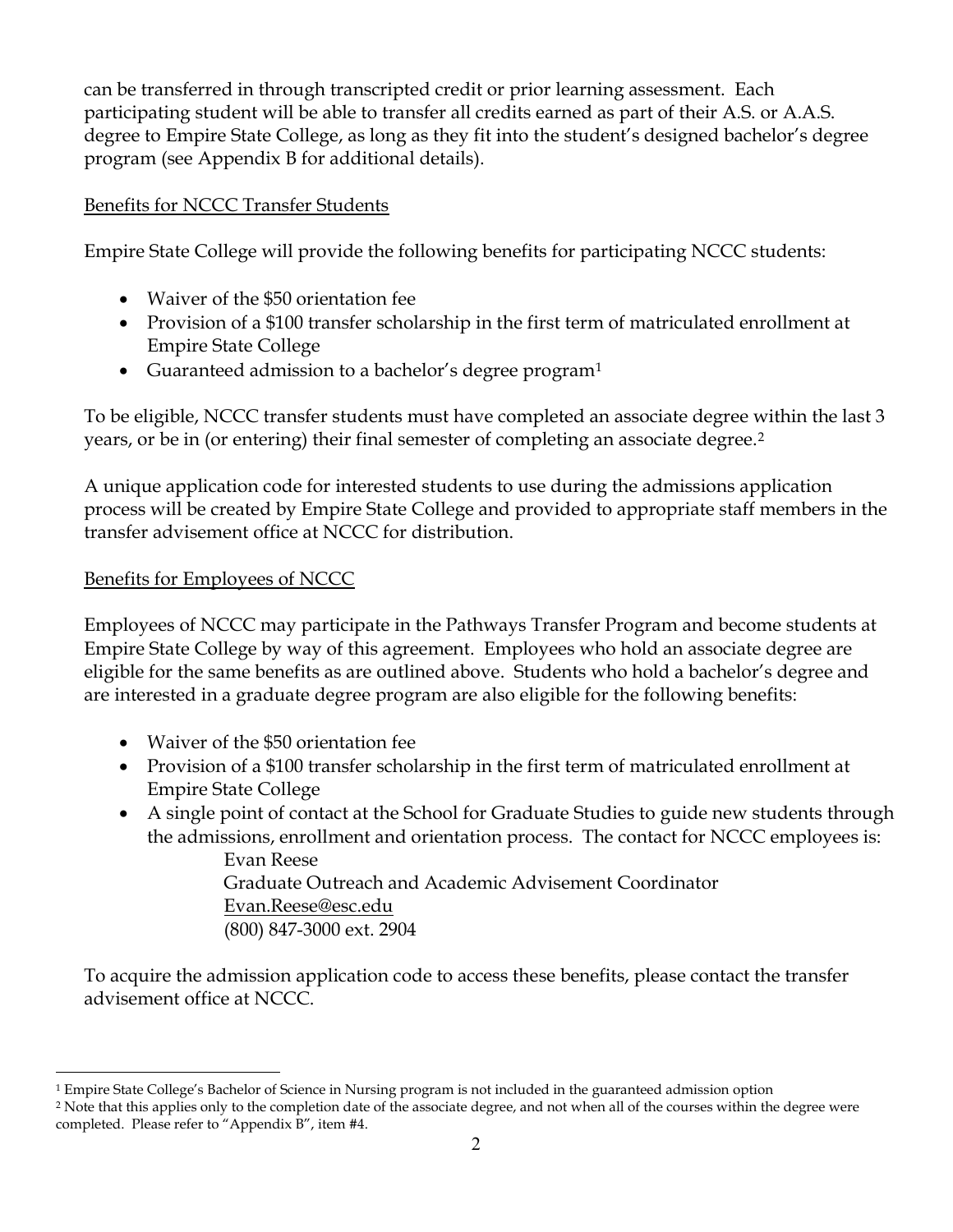## Benefits for Active Military, Veterans, and Spouses

Empire State College has a long-standing commitment of supporting active military, veterans and family members, and enthusiastically pledges to maintain its commitment to provide the following benefits and services to military-aligned students:

- Pre-enrollment advising and an Evaluated Education Plan (EEP) with a review of anticipated transfer credits prior to enrollment
- Waive all mandatory fees for military members (active-duty, guard, reserve and veterans) along with their spouses. Waived fees include: orientation fee, college fee, student activity fee, technology fee, health and wellness fee, portfolio (assessment) fee, and program amendment fee.
- Individualized Prior Learning Assessment (iPLA) fees are waived for military members (spouses not included at this time but grants may be available; check with OVME)
- Support military-aligned students through VA and TA funding processes
- Access to the Office of Veteran and Military Education (OVME) and its dedicated resources to support student success all the way through to degree completion.

## Guidelines of the Agreement

As part of the agreement, Empire State College will provide the following: (1) individual educational planning and mentoring for all transferring Business Administration students, (2) outreach to faculty and transfer office staff at NCCC to provide program information, and (3) offer information sessions for students at NCCC, at Empire State College locations, and online.

NCCC agrees to provide: (1) access for cross-registered Pathways transfer students to campus facilities and resources (i.e. Library, academic support, computer labs), (2) promotion of the program on campus to current students, faculty advisors, and alumni, and (3) to include this transfer agreement in any college publications where such agreements are listed (i.e. college catalog, website, transfer office brochures).

Business Administration A.S. or A.A.S. to B.S. students may enroll at Empire State College on a full or part-time basis. With advisement from their faculty mentor at ESC, students may elect to design a degree program similar to the one provided on page 6 (Appendix A).

### For Further Information

Teresa Henning Recruitment Specialist and Military Advisor SUNY Empire State College Army Education Center 4300 Camp Hale Road P.O. Box 908 (315) 775-8922 Fort Drum, NY 13602-0908 Teresa.Henning@esc.edu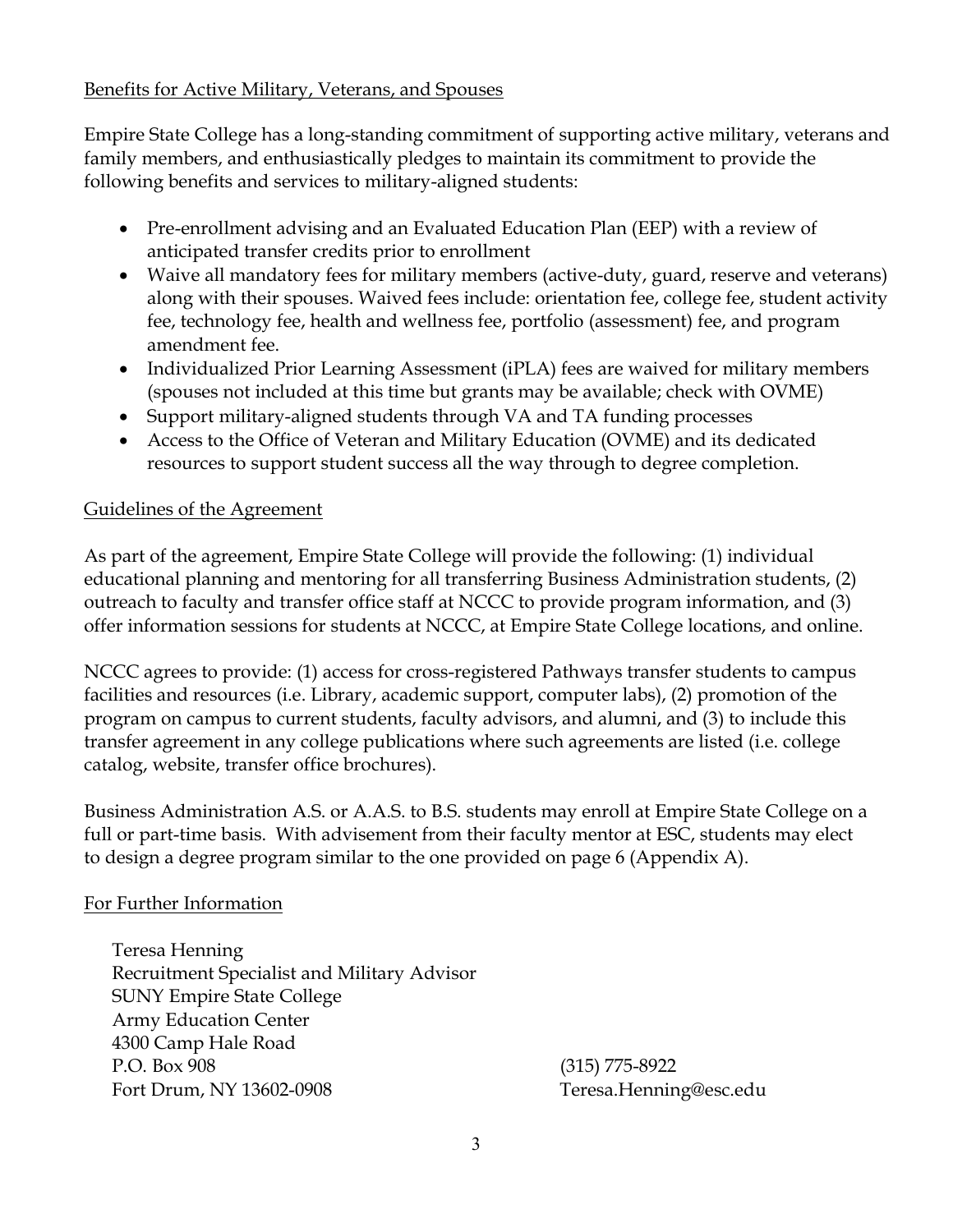Amy Tuthill Associate Director, Adult Student Recruitment North Country Community College 640 Bay Road Queensbury, NY 12804 (518) 891-2915 ext. 1282 ATuthill@nccc.edu

This agreement becomes effective when all signatures are affixed (as of last signature). The agreement may be amended or renewed by mutual agreement and will be formalized via revision of this agreement.

## [SIGNATURE PAGE FOLLOWS]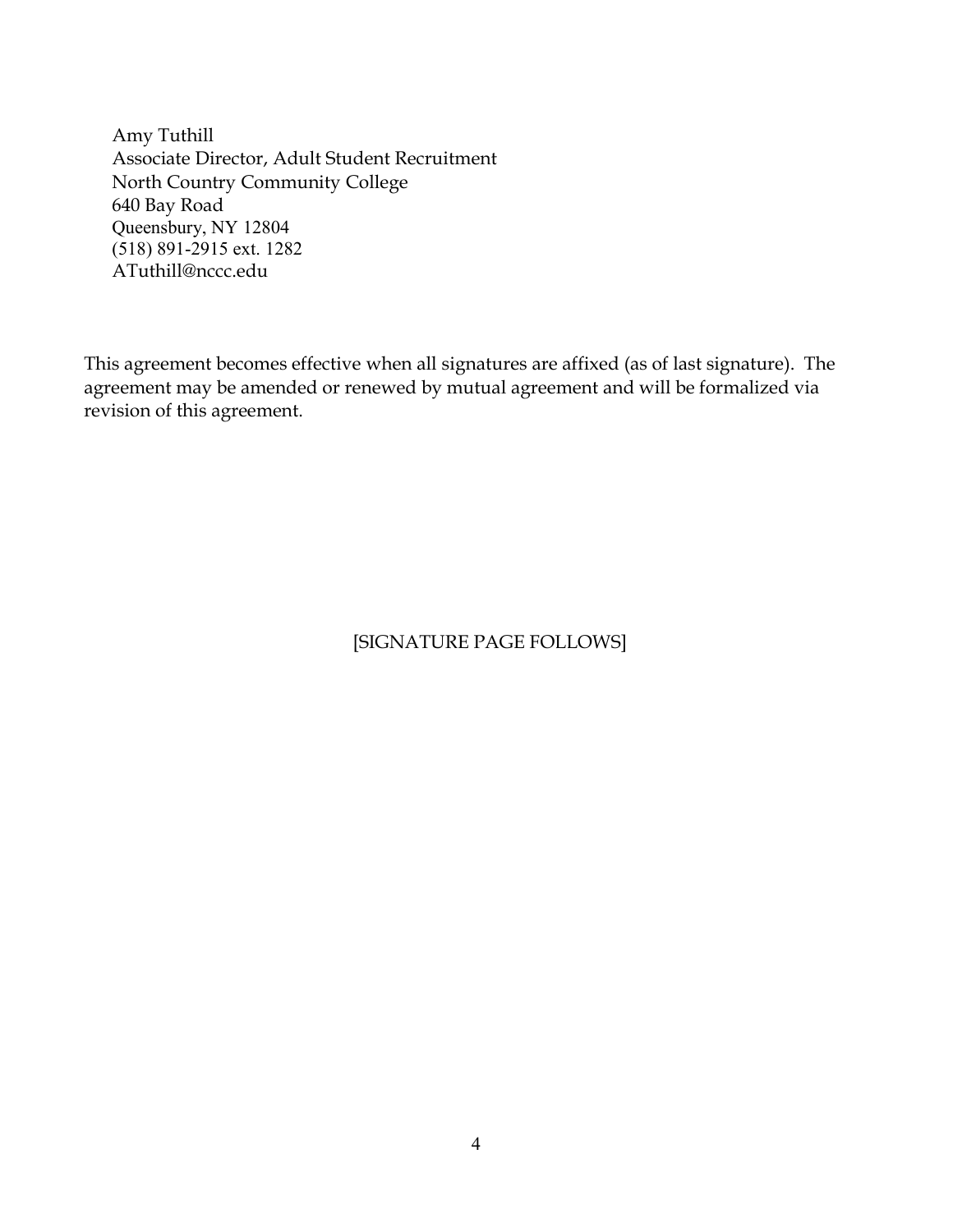Signatures to the Agreement

**EMPIRE STATE SOLLEGE** 1\/ Jim Malay / Solid Late Date Date Presideyy

Meg Be h

Example 1986 Meg Benke **Example 1986**<br>Example 1986 Date Provost and Executive Vice President for Academic Affairs

Julie Gedro **Date** Associate Dean, School of Business

#### NORTH COUNTRY COMMUNITY COLLEGE

ce Keega

Joseph Keegan President

BP§MoÊÉM«¢ÂÊ

Sarah Maroun Vice President of Academic Affairs

6/10/20

 $6/8/2020$ 

6/11/2020

 $\sim$ 

March 7th, 2020

Date

2020 Date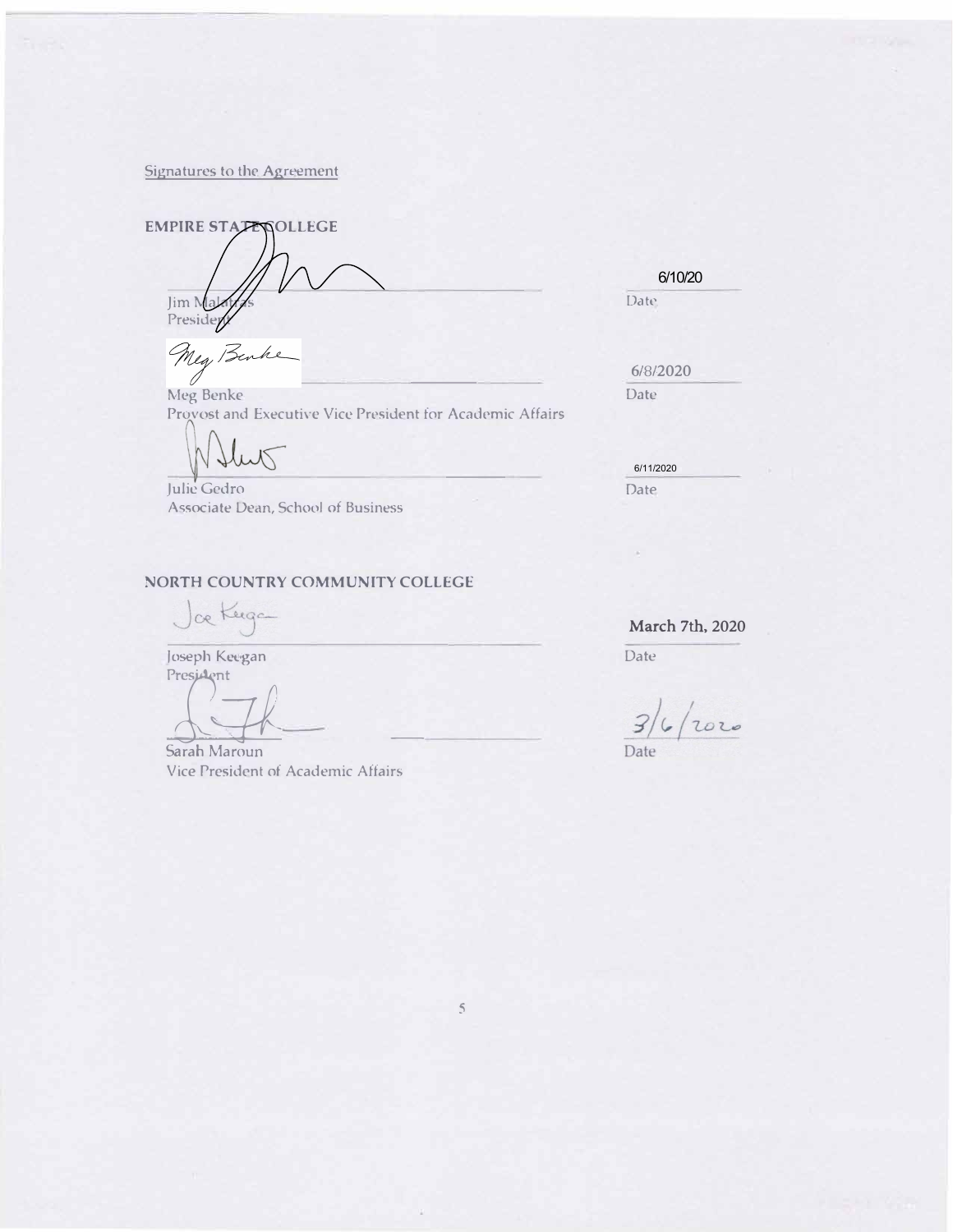### **Appendix A Sample Degree Plan (A.S.)**

| Degree:  | Bachelor of Science            |
|----------|--------------------------------|
| Program: | <b>Business Administration</b> |

### **North Country Community College – Business Administration (A.S.)**

| BUS 100 Business Organization and<br>Management |                | ENG 101 English Composition I                                         | 3              |
|-------------------------------------------------|----------------|-----------------------------------------------------------------------|----------------|
| <b>BUS 101 Financial Accounting</b>             | $\overline{4}$ | ENG 102 English Composition II or<br><b>ENG 222 Technical Writing</b> | 3              |
| BUS 102 Managerial Accounting                   | 4              | <b>SUNY General Education - Humanities</b><br>elective                | 3              |
| BUS 203 Business Law I                          |                | <b>SUNY General Education - Mathematics</b><br>elective               | 3              |
| BUS 204 Business Law II                         |                | SUNY General Education - Natural Science<br>elective                  | $\overline{4}$ |
| CIS 130 Productivity Computing                  | $\mathbf{3}$   | SUNY General Education - elective                                     | $\overline{3}$ |
| ECO 101 Introduction to Macroeconomics          | 3              | SUNY General Education – elective                                     | $\overline{3}$ |
| ECO 102 Introduction to Microeconomics          | 3              | SUNY General Education - elective                                     | 3              |
| Business elective                               |                | General electives                                                     | 9              |
|                                                 |                |                                                                       |                |

| BUS 100 Business Organization and<br>Management | 3 | ENG 101 English Composition I                                         |   |
|-------------------------------------------------|---|-----------------------------------------------------------------------|---|
| <b>BUS 101 Financial Accounting</b>             | 4 | ENG 102 English Composition II or<br><b>ENG 222 Technical Writing</b> |   |
| <b>BUS 102 Managerial Accounting</b>            | 4 | <b>SUNY General Education - Humanities</b><br>elective                |   |
| <b>BUS 203 Business Law I</b>                   | 3 | <b>SUNY General Education - Mathematics</b><br>elective               |   |
| <b>BUS 204 Business Law II</b>                  | 3 | SUNY General Education - Natural Science<br>elective                  |   |
| CIS 130 Productivity Computing                  | 3 | SUNY General Education – elective                                     | 3 |
| ECO 101 Introduction to Macroeconomics          | 3 | SUNY General Education – elective                                     | 3 |
| ECO 102 Introduction to Microeconomics          | 3 | SUNY General Education – elective                                     | 3 |
| <b>Business elective</b>                        | 3 | General electives                                                     | 9 |
|                                                 |   | Physical Education / Health elective                                  |   |

#### **Minimum NCCC Credit 64**

| $\sim$<br>レャッ<br>Instration<br>$\alpha$<br>IVIAI KELIHY<br>.<br>. | ''Stitu |  |
|-------------------------------------------------------------------|---------|--|
|                                                                   |         |  |

## **Additional lower-division credits taken at NCCC3 or ESC 6**

#### **SUNY Empire State College** (Sample Only, Upper-Division)

| <b>BUSN 3010 Business Ethics</b>         | 4 | <b>Educational Planning</b> |                |
|------------------------------------------|---|-----------------------------|----------------|
| <b>BUSN 4030 International Business</b>  | 4 | Elective                    | $\overline{4}$ |
| HRMS 3015 Human Resource Management      | 4 | Elective                    |                |
| BUSN 3122 Management Information Systems | 4 |                             |                |
| FSMA 3010 Corporate Finance              | 4 |                             |                |
| MGMT 3060 Organizational Behavior        | 4 |                             |                |
| <b>MGMT 3050 Operations Management</b>   | 4 |                             |                |
| MGMT 4035 Strategic Management           | 4 |                             |                |
| Business elective                        | 4 |                             |                |
| Business elective                        | 4 |                             |                |
| Business elective                        | 4 |                             |                |

| <b>Educational Planning</b> |  |
|-----------------------------|--|
| Elective                    |  |
| Elective                    |  |

### **Total Empire State College Credit 54 Degree Program Total 124**

 $\overline{a}$ <sup>3</sup> Any of these credits not completed at North Country Community College will be completed at Empire State College. Students should seek advisement from an ESC advisor in advance of selecting which courses to take to ensure they will fit into the baccalaureate degree plan.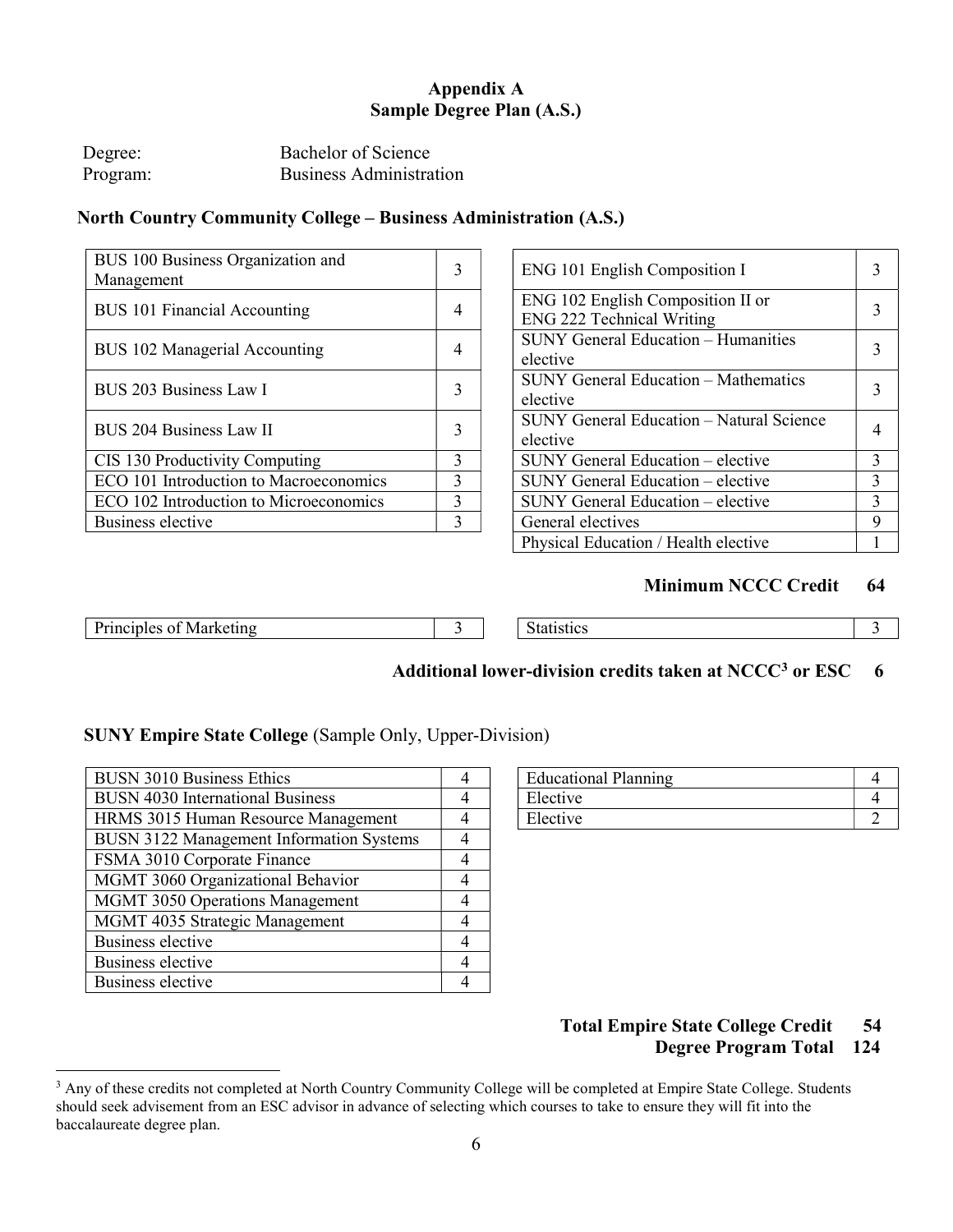### **Sample Degree Plan (A.A.S.)**

| Degree:  | Bachelor of Science            |
|----------|--------------------------------|
| Program: | <b>Business Administration</b> |

### **North Country Community College – Business Administration (A.A.S.)**

| BUS 100 Business Organization and        |   | <b>SUNY General Education - Social Science</b>          |                |
|------------------------------------------|---|---------------------------------------------------------|----------------|
| Management                               | 3 | elective                                                | 3              |
| <b>BUS 101 Financial Accounting</b>      |   | <b>SUNY General Education – Humanities</b><br>elective  | 3              |
| BUS 102 Managerial Accounting            | 4 | ENG 101 English Composition I                           | $\mathcal{E}$  |
| BUS 203 Business Law I                   |   | <b>SUNY General Education - Mathematics</b><br>elective | $\overline{3}$ |
| <b>BUS 204 Business Law II</b>           |   | SUNY General Education - Natural Science<br>elective    | $\overline{4}$ |
| CIS 130 Productivity Computing           | 3 | Liberal Arts and Science elective                       | $\mathcal{E}$  |
| <b>BUS 211 Human Resource Management</b> | 3 | Liberal Arts and Science elective                       | 3              |
| BUS 212 Marketing                        | 3 | General elective                                        | 3              |
| <b>BUS 220 Business Communications</b>   | 3 | General elective                                        | $\mathcal{E}$  |
| Program electives                        | 6 | Physical Education / Health elective                    |                |

| SUNY General Education - Social Science<br>elective     |               |
|---------------------------------------------------------|---------------|
| <b>SUNY General Education – Humanities</b><br>elective  | 3             |
| <b>ENG 101 English Composition I</b>                    | 3             |
| <b>SUNY General Education - Mathematics</b><br>elective | 3             |
| SUNY General Education - Natural Science<br>elective    |               |
| Liberal Arts and Science elective                       | 3             |
| Liberal Arts and Science elective                       | 3             |
| General elective                                        | $\mathcal{E}$ |
| General elective                                        | $\mathbf 3$   |
| Physical Education / Health elective                    |               |

### **Minimum NCCC Credit 64**

## Additional lower-division credits taken at NCCC<sup>4</sup> or ESC 9

### **SUNY Empire State College** (Sample Only, Upper-Division)

| <b>BUSN 3010 Business Ethics</b>         | <b>Educational Planning</b> |  |
|------------------------------------------|-----------------------------|--|
| <b>BUSN 4030 International Business</b>  | General electives           |  |
| BUSN 3122 Management Information Systems | Elective                    |  |
| FSMA 3010 Corporate Finance              |                             |  |
| MGMT 3060 Organizational Behavior        |                             |  |
| <b>MGMT 3050 Operations Management</b>   |                             |  |
| MGMT 4035 Strategic Management           |                             |  |
| Business elective                        |                             |  |

 $\overline{a}$ 

| <b>Educational Planning</b> |  |
|-----------------------------|--|
| General electives           |  |
| Elective                    |  |

### **Total Empire State College Credit 51 Degree Program Total 124**

<sup>&</sup>lt;sup>4</sup> Any of these credits not completed at North Country Community College will be completed at Empire State College. Students should seek advisement from an ESC advisor in advance of selecting which courses to take to ensure they will fit into the baccalaureate degree plan.